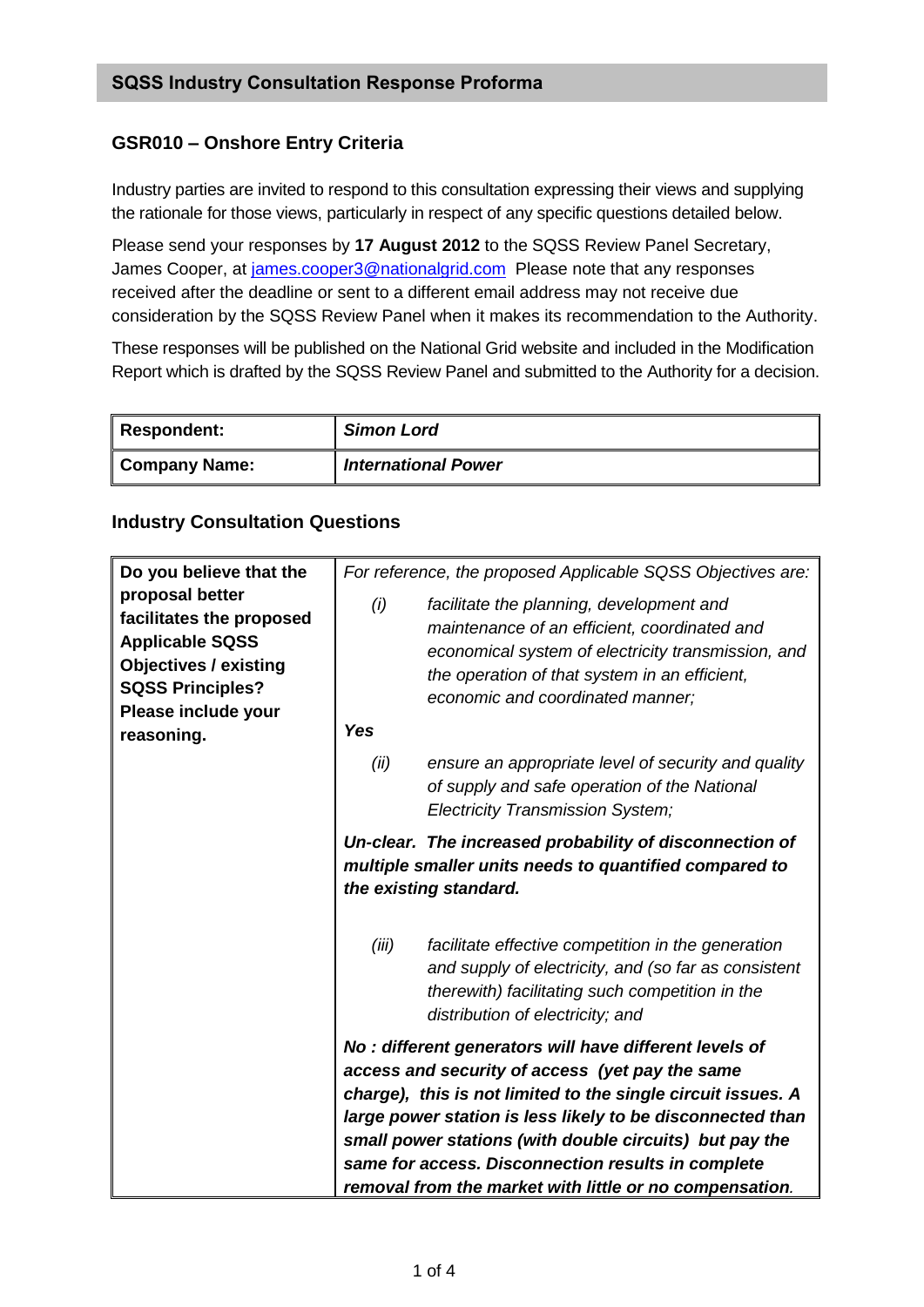|                                                                                                                                                                                                   | This proposal now reduces the connection standard for<br>smaller generators                                                                                                                                                                                                                                                                                                                                                                                                       |
|---------------------------------------------------------------------------------------------------------------------------------------------------------------------------------------------------|-----------------------------------------------------------------------------------------------------------------------------------------------------------------------------------------------------------------------------------------------------------------------------------------------------------------------------------------------------------------------------------------------------------------------------------------------------------------------------------|
|                                                                                                                                                                                                   | (iv)<br>facilitate electricity Transmission Licensees to<br>comply with their obligations under EU law.<br>N/A                                                                                                                                                                                                                                                                                                                                                                    |
|                                                                                                                                                                                                   | The SQSS Principles are:                                                                                                                                                                                                                                                                                                                                                                                                                                                          |
|                                                                                                                                                                                                   | development, maintenance and operation of an efficient,<br>(i)<br>economical and coordinated system of electricity transmission;                                                                                                                                                                                                                                                                                                                                                  |
|                                                                                                                                                                                                   | ensure an appropriate level of security and quality of supply<br>(ii)<br>and safe operation of the National Electricity Transmission<br>System; and                                                                                                                                                                                                                                                                                                                               |
|                                                                                                                                                                                                   | (iii) facilitating effective competition in the generation and supply of<br>electricity                                                                                                                                                                                                                                                                                                                                                                                           |
| Do you support the<br>proposed<br>implementation<br>approach? If not, please<br>state why and provide an<br>alternative suggestion<br>where possible.                                             | No The proposal does not meet the (iii) criteria of the<br>SQSS and will lead to competitive advantage for larger<br>power stations that will be better connected and less<br>likely to suffer disconnection. The proposal increases the<br>probability of disconnection for smaller gen sets.                                                                                                                                                                                    |
| <b>Minimum System</b><br><b>Connections for</b><br><b>Generation Connections</b><br>- do you agree that the<br>proposed modification<br>meets the principles<br>and/or objectives of the<br>SQSS? | No. We believe that it does not meet criteria (iii). We<br>believe that the minimum connection standard should be<br>a double circuit (as now) if a customer chooses a single<br>circuit this is possible but it is customer choice not the<br>default arrangement. In addition changes should be<br>considered to the compensation/connection<br>arrangement to ensure that the probability and<br>consequences of being disconnected are independent of<br>size or load factor. |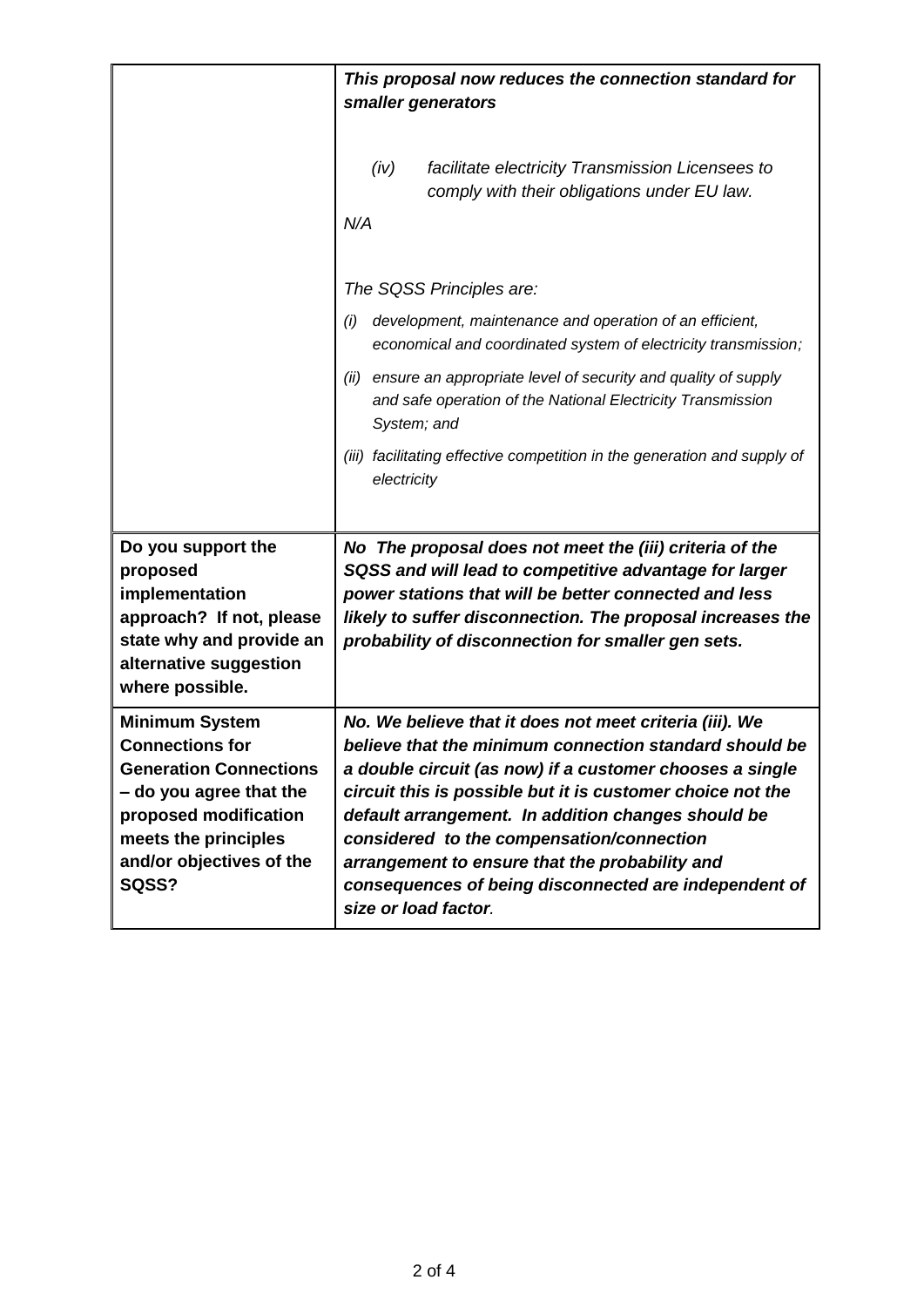| <b>Minimum System</b>                               | See above                                                                                                             |
|-----------------------------------------------------|-----------------------------------------------------------------------------------------------------------------------|
| <b>Connections for</b>                              |                                                                                                                       |
| <b>Generation Connections</b>                       |                                                                                                                       |
| - do you have any                                   |                                                                                                                       |
| comments on possible                                |                                                                                                                       |
| commercial implications                             |                                                                                                                       |
| that you would wish the                             |                                                                                                                       |
| <b>CUSC Panel to take into</b>                      |                                                                                                                       |
| consideration? Which                                |                                                                                                                       |
| <b>CUSC option would be</b>                         |                                                                                                                       |
| preferable - redefine                               |                                                                                                                       |
| when compensation                                   |                                                                                                                       |
| should be paid (but with                            |                                                                                                                       |
| potentially higher                                  |                                                                                                                       |
| TNUoS) or maintain the                              |                                                                                                                       |
| existing arrangements?                              |                                                                                                                       |
| <b>System Resilience for</b>                        | No we do not agree that this proposal meets the SQSS                                                                  |
| generation at single                                | criteria (iii) and further analysis of probability of                                                                 |
| circuit risk - do you                               | disconnection is required for (ii).                                                                                   |
| agree that the proposals                            |                                                                                                                       |
| are appropriate and                                 |                                                                                                                       |
| satisfy the principles                              |                                                                                                                       |
| and/or objectives of the                            |                                                                                                                       |
| SQSS?                                               |                                                                                                                       |
|                                                     |                                                                                                                       |
| <b>Revision of Selected</b><br>Definitions - do you | It provides clarity but explicitly provides stronger access                                                           |
|                                                     | for larger high load factor power stations that could be<br>considered discriminatory given that all uses with double |
| agree that the proposed<br>modification provide     | circuits suffer the same charge. The Cost benefit does                                                                |
| clarity and better meets                            | not include the cost/probability of disconnection for the                                                             |
| the principles and/or                               | user. Change is not required as the current system is                                                                 |
| objectives of the SQSS?                             | clear enough.                                                                                                         |
|                                                     |                                                                                                                       |
| <b>Standard Connection</b>                          | No it explicitly provides better access for larger power                                                              |
| Schemes - do you agree                              | stations. The current SQSS is clear, the proposal                                                                     |
| that the proposed                                   | effective reduces the security standard for smaller                                                                   |
| modification provide                                | generation sets.                                                                                                      |
| useful guidance and                                 |                                                                                                                       |
| transparency and satisfy                            |                                                                                                                       |
| the principles and/or                               |                                                                                                                       |
| objectives of the SQSS?                             |                                                                                                                       |
| <b>Location of Grid Entry</b>                       | <b>No comment</b>                                                                                                     |
| Points – are you satisfied                          |                                                                                                                       |
| that the proposals                                  |                                                                                                                       |
| further the principles                              |                                                                                                                       |
| and/or objectives of the                            |                                                                                                                       |
| SQSS?                                               |                                                                                                                       |
|                                                     |                                                                                                                       |